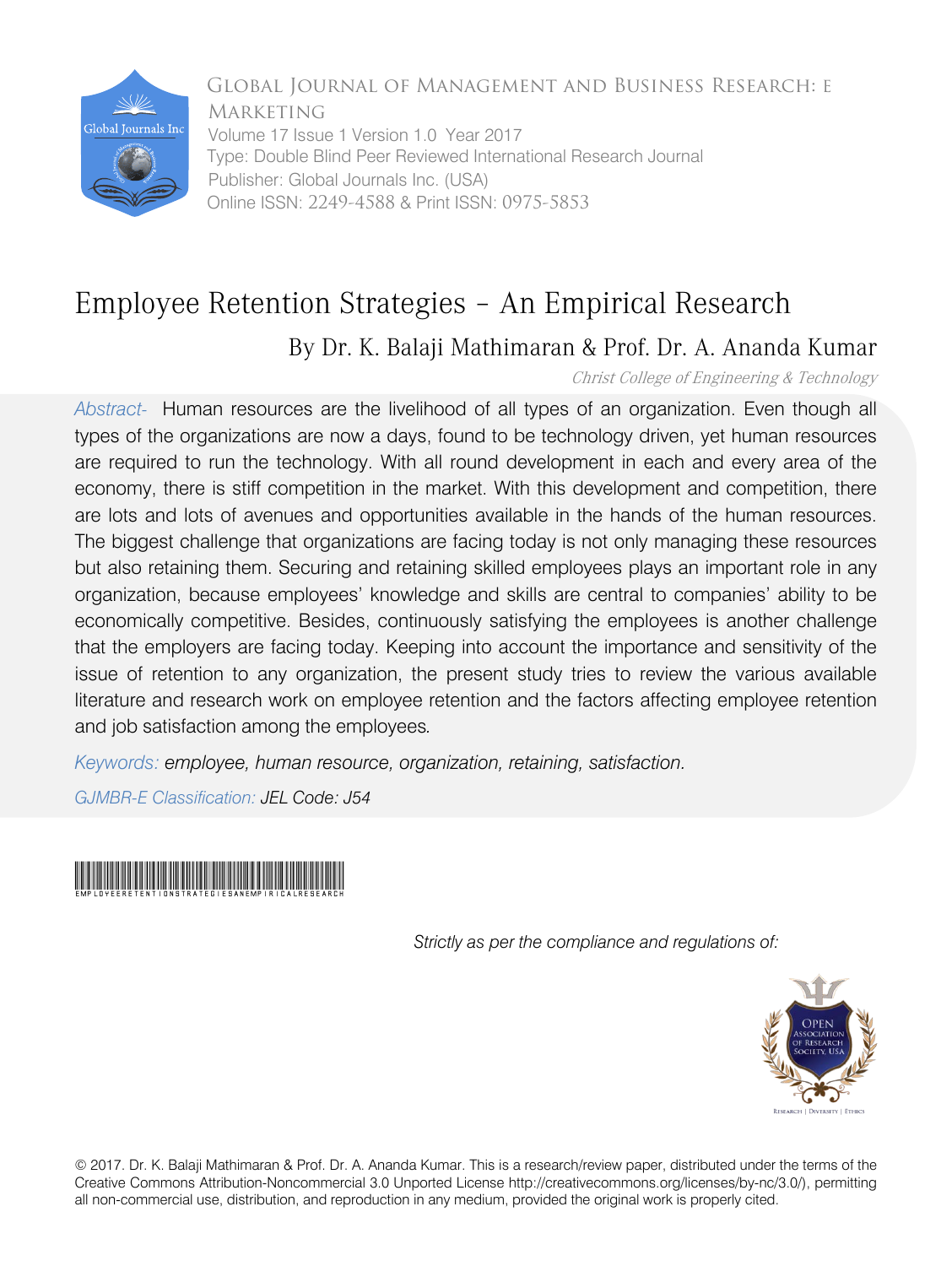# Employee Retention Strategies – An Empirical Research

Dr. K. Balaji Mathimaran<sup>α</sup> & Prof. Dr. A. Ananda Kumar<sup>σ</sup>

Abstract- Human resources are the livelihood of all types of an organization. Even though all types of the organizations are now a days, found to be technology driven, yet human resources are required to run the technology. With all round development in each and every area of the economy, there is stiff competition in the market. With this development and competition, there are lots and lots of avenues and opportunities available in the hands of the human resources. The biggest challenge that organizations are facing today is not only managing these resources but also retaining them. Securing and retaining skilled employees plays an important role in any organization, because employees' knowledge and skills are central to companies' ability to be economically competitive. Besides, continuously satisfying the employees is another challenge that the employers are facing today. Keeping into account the importance and sensitivity of the issue of retention to any organization, the present study tries to review the various available literature and research work on employee retention and the factors affecting employee retention and job satisfaction among the employees.

*Keywords: employee, human resource, organization, retaining, satisfaction.* 

#### I. Introduction

Strategies on how to minimize employee attrition,<br>
confronted with problems of employee attrition,<br>
minimize several policy options viz.<br>
several policy options viz. confronted with problems of employee attrition, management has several policy options viz. changing (or improving existing) policies towards recruitment, selection, induction, training, job design and wage payment. Policy choice, however, must be appropriate for the precise diagnosis of the problem. Employee attrition attributable to poor selection procedures, for example, is unlikely to improve where the policy modification to focus exclusively on the induction process. Equally, employee attrition attributable to wage rates, which produce earnings that are not competitive with other firms in the local labor market is unlikely to decrease where the policy adjustment merely to enhance the organization's provision of on-the job training opportunities. Given that there is increase in and indirect costs of labour attrition, therefore, management is frequently exhorted to identify the reasons why people leave organization's so that appropriate action is taken by the management. Extensive research has shown that the following

*e-mail: drkbalajimathimaran@gmail.com*

*Author σ: Professor & Head Department of Management Studies Christ College of Engineering & Technology Puducherry, India. e-mail: searchanandu@gmail.com*

categories of human capital management factors provide a core set of measures that senior management can use to increase the effectiveness of their investment in people and improve overall corporate performance of business.

Effective employee retention is a systematic effort by employers to create and foster an environment that encourages current employees to remain employed by having policies and practices in place that address their diverse needs. A strong retention strategy becomes a powerful recruitment tool. Retention of key employees is critical to the long-term health and success of any organization. It is a known fact that retaining your best employees ensures customer satisfaction, increased product sales, satisfied colleagues and reporting staff, effective succession planning and deeply imbedded organizational knowledge and learning. Employee retention matters as organizational issues such as training time and investment; lost knowledge; insecure employees and a costly candidate search are involved. Hence, failing to retain a key employee is a costly proposition for an organization. Various estimates suggest that losing a middle manager in most organizations' costs up to five times of his salary.

Intelligent employers always realize the importance of retaining the best talent. Retaining talent has never been so important in the Indian scenario; however, things have changed in recent years. In prominent Indian metros at least, there is no dearth of opportunities for the best in the business, or even for the second or the third best. Retention of key employees and treating attrition troubles has never been so important to companies.

It is a fact that, retention of key employees is critical to the long-term health and success of any organization. The performance of employees is often linked directly to quality work, customer satisfaction, and increased product sales and even to the image of a company. Whereas the same is often indirectly linked to, satisfied colleagues and reporting staff, effective succession planning and deeply embedded organizational knowledge and learning.

Employee retention matters, as, organizational issues such as training time and investment, costly candidate search etc., are involved. Hence, failing to retain a key employee is a costly proposition for any organization. Various estimates suggest that losing a middle manager in most organizations, translates to a

*Author α: Assistant Professor Department of Commerce Rajiv Gandhi Arts and Science College Puducherry, India.*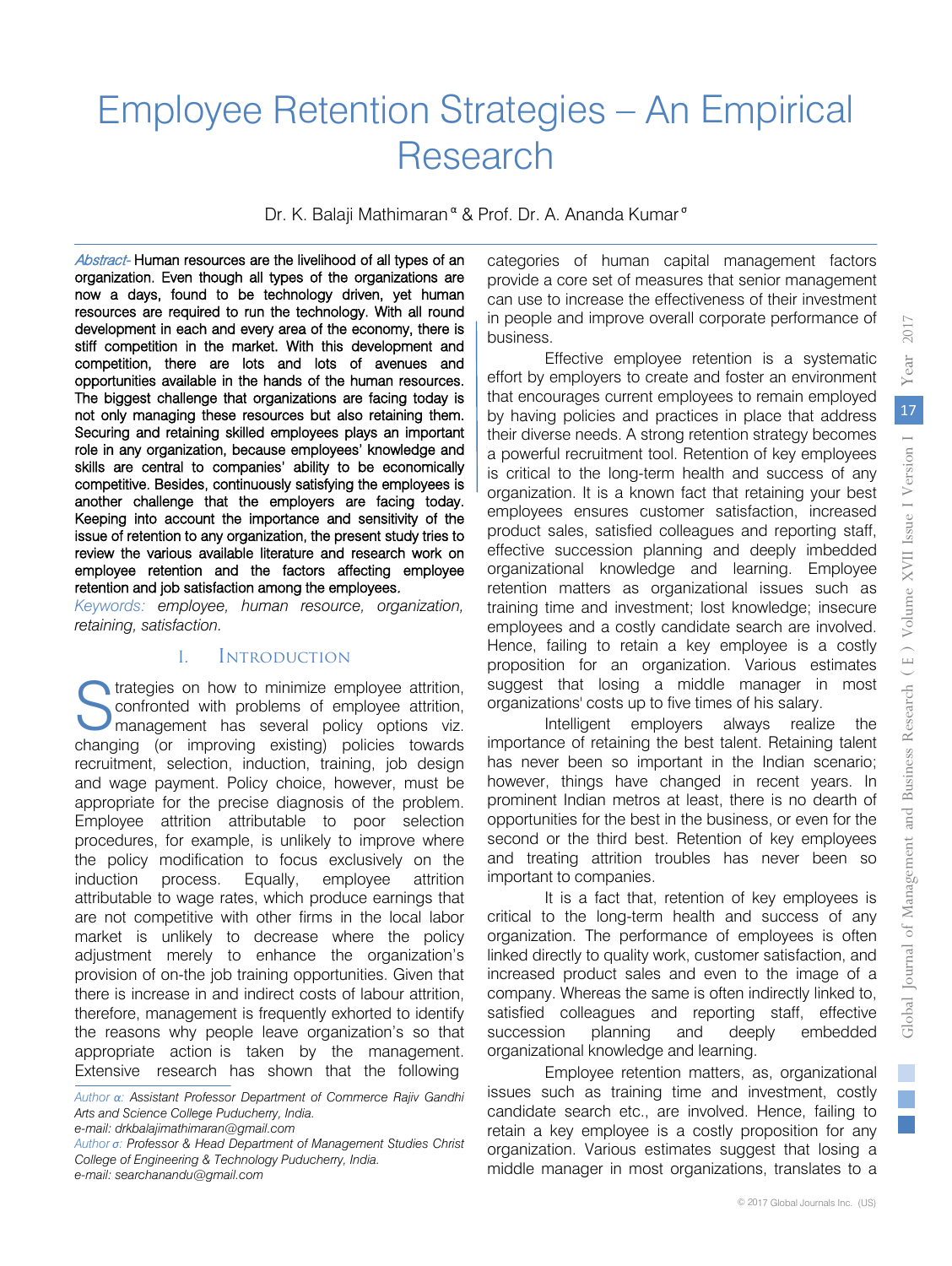loss of up to five times his salary. Employee retention strategies help organizations provide effective employee communication to improve commitment and enhance workforce support for key corporate initiatives. The research paper is entitled on An Empirical Analysis of Employee Retention Strategies at Yacoo Pharma, which is located in Puducherry State. This paper helps to furnish supportive relationship between employees and management. And also the study helps to understand the level of motivation at Yacoo Pharma. The paper is absolutely denoted that what are the various factors influencing the employee for retaining them.

#### II. The Three r's of Employee Retention

To keep employees and keep satisfaction high, you need to implement each of the Three of employee retention: respect, recognition, and rewards. RESPECT is esteem, special regard, or particular consideration given to people. As the pyramid shows, respect is the foundation of keeping your employees. RECOGNITION and REWARDS will have little effect if you don't respect employees. Recognition is defined as "special notice or attention" and "the act of perceiving clearly." Many problems with retention and morale occur because management is not paying attention to people's needs and reactions. Rewards are the extra perks you offer beyond the basics of respect and Recognition that make it worth people's while to work hard, to care, to go beyond

#### III. Literature Review

Work-life balance is increasingly important for engagement and affects retention. Hyman et al., (2003) in their empirical research in the UK found that interventions of work demands into the personal life (e.g. working during the weekend) resulted into heightened stress and emotional exhaustion among the employees. In a study conducted by the Australian Telework Advisory Committee (2006) it was found that 70% of businesses that incorporated telework options reported a number of positive benefits, such as increased business productivity and reduced costs, improved employee flexibility and work life balance, and increased workforce participation.

According to Miller, Erickson & Yust (2001) employees get benefited by work environment that provide a sense of belonging. Wells & Thelen (2002) have stated in their study that organizations which have generous human resource policies, have a very good chance to satisfy and retain employees by providing them an appropriate level of privacy and sound control on work environment which enhances the motivation levels to commit with the organization for the long term. Ramlall (2003) stressed the need for recognizing the individual needs of an employee in an organization as it

will encourage commitment and provide a suitable work environment.

Messmer (2000) found that one of the important factors in employee retention is an investment in employee training and career development. The Organization is always invested in the form of training and development of those workers from whom they expect to return and give output on its investment. Tomlinson (2002) forwarded the view that organizations can keep the leading edge in this competitive world by having their employees well trained in the latest technologies. Garg & Rastogi (2006), explained that in today's competitive environment feedback is very essential for organizations from employees and the more knowledge the employee learn, the more he or she will perform and meet the global challenges of the market place. Handy (2008) has mentioned that proper innovation, and assimilation of new knowledge is essential for survival in any work environment. This knowledge is the most expensive asset of any firm. Leadership and Employee Retention.

Eisenberger and associates (1990), suggested that employee's perception regarding an organization is strongly influenced by their relationship with the supervisor. McNeese-Smith (1995), mentioned in his study on Leadership behavior of hospital directors found that there is significantly positive relation between productivity, worker satisfaction and organizational commitment of staff. Brunetto and Farr-Wharton (2002) were of the view that supervision of the immediate manager increases the level of job satisfaction in the public sector employees. Chung-Hsiung Fang, Sue-Ting Chang, Guan-Li Chen (2009) has found that leadership style can affect organizational commitment and work satisfaction positively and work satisfaction can affect organizational commitment and work performance positively.

Abegglen (1958) found during the study of Japanese workers that employment features like lifetime employment and seniority system, job security lead to higher commitment, job satisfaction as well as retention of employees in an organization. Researchers such as Ashford et al., (1989); Davy et al., (1991) conducted studies on job security and job satisfaction and found that that job dissatisfaction is the outcome of insecurity among employees. Rosenblatt and Ruvio, (1996) conducted a research on the job insecurity and found that job performance and organizational commitment are negatively correlated with job insecurity. A major challenge faced by the employees today retains the hired employees in its organization. In the age of cut throat competition every organization tries its level best to give the best facilities to its employees. Satisfying the human sources is one of the toughest tasks which majority of the organizations faces today. Understanding and knowing what is going on in the human mind is very difficult to understand. Besides, there are so many

 $\mathbb{R}^3$  $\mathbb{R}^n$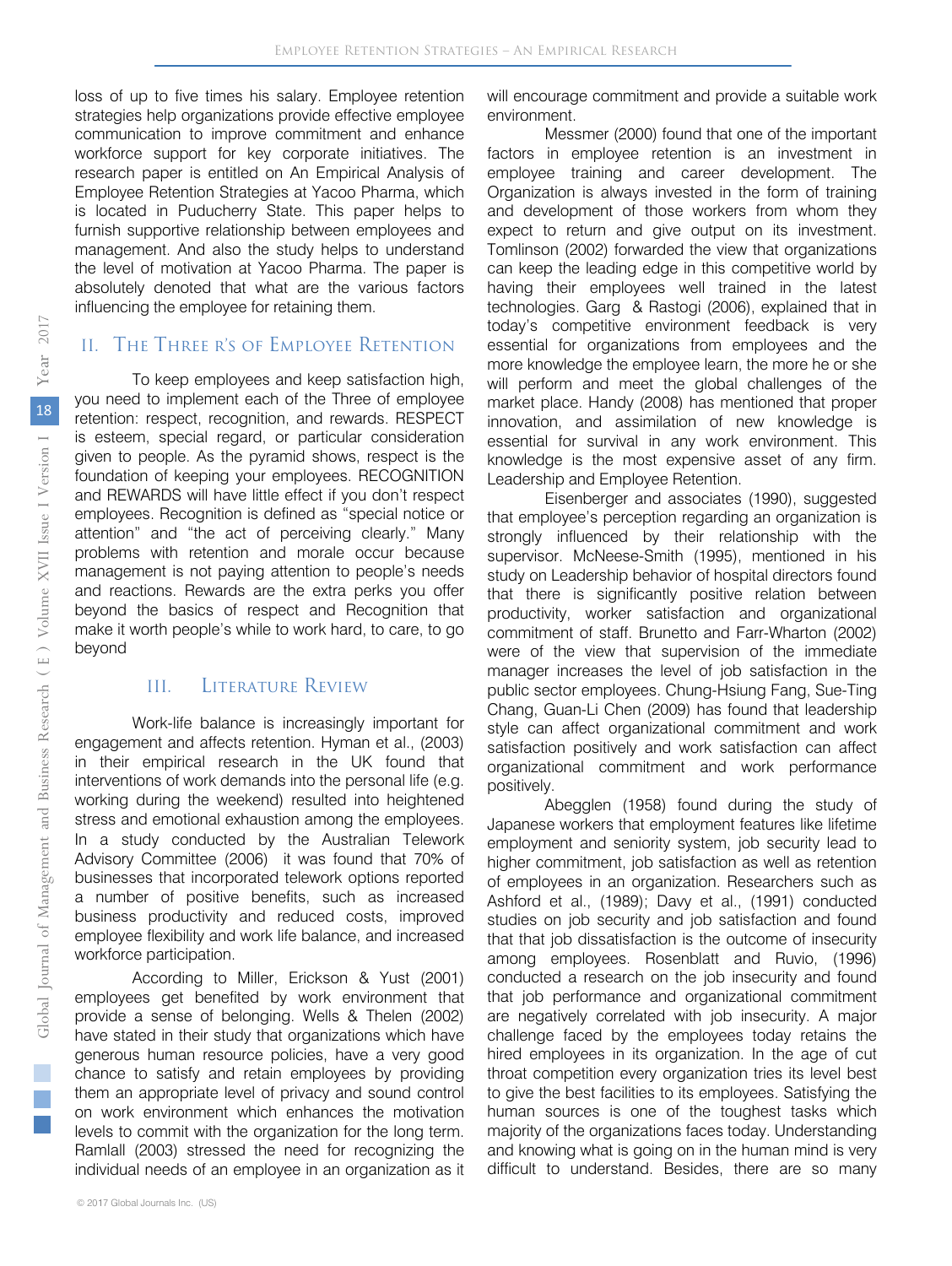opportunities available for the skilled as well as talented human resources that it is becoming very tough as well as difficult for the employers to satisfy and retain them. There is no single strategy or retention plan which may satisfy each and every employee in an organization. As we have different personalities as such we have different demands and expectations of the organization. Many researchers such as Arnold and Feldman, (1982).

### IV. Objectives of the Study

- To analyze the supportive relationship between employees and management.
- To examine the level of motivation in the organization.
- To determine the stress level of employees in the organization.
- To understand the various factors influencing the employee for retaining them.
- To suggest and recommend some measures to improve employee retention strategies.

#### V. Scope of the Study

This will be helpful for the management to know their employees' mind set towards their job. The recommendation and suggestion of the study can also be applied to similar project. It will be helpful for the management to identify the needs of employees in order to retain them in the organization. This project can be

used for the students who doing the project in the related area and to the organization to have best retention strategies.

#### VI. RESEARCH METHODALOGY

Research Methodology is a way to systematically solve the research problem. Research is an art of scientific investigation. The advanced learner's dictionaries of current English lay are down the meaning of research as, "a careful investigation (or) inquiry, especially through the search for new facts in any branch of knowledge". For this project in the research initially the researcher used descriptive research to report the factor as such happen. Later on he used exploratory research to find the cause and effect. The primary data are those which are collected a fresh and for the first time and thus happen to be in original character. For this project, Primary data were collected with the help of a questionnaire and informal interview was also conducted to get the direct responses of the employees regarding critical factors. Secondary data are those data available already in the books of records. Secondary data was collected from company records and annual reports. The statistical tools used for analyzing the data collected Percentage method, Mean and standard deviation, Correlation, Chi-square, Weighted average.

# VII. Analysis & Discussion

*a) Analysis of Correlation*

| Received recognition or praise for doing good work * the performance appraisal system Cross tabulation |                            |                              |           |         |                     |                                                     |       |  |  |
|--------------------------------------------------------------------------------------------------------|----------------------------|------------------------------|-----------|---------|---------------------|-----------------------------------------------------|-------|--|--|
| Particulars                                                                                            |                            | Performance Appraisal System |           |         |                     |                                                     |       |  |  |
|                                                                                                        |                            | <b>Highly</b><br>satisfied   | Satisfied | Neutral | <b>Dissatisfied</b> | Highly<br><b>Dissatisfied</b><br>$\mathcal{P}$<br>3 | Total |  |  |
|                                                                                                        | Highly satisfied           |                              | 3         | 3       | 0                   |                                                     |       |  |  |
| Received                                                                                               | Satisfied                  | 5                            | 26        | 12      | 2                   |                                                     | 47    |  |  |
| Recognition or<br>Praise for doing<br>Good Work                                                        | Neutral                    |                              | 9         | 5       | 5                   |                                                     | 27    |  |  |
|                                                                                                        | Dissatisfied               | 0                            | 14        |         | 3                   |                                                     | 18    |  |  |
|                                                                                                        | <b>Highly Dissatisfied</b> | 0                            | $\Omega$  |         | 0                   |                                                     |       |  |  |
| Total                                                                                                  |                            | 13                           | 52        | 22      | 10                  |                                                     | 100   |  |  |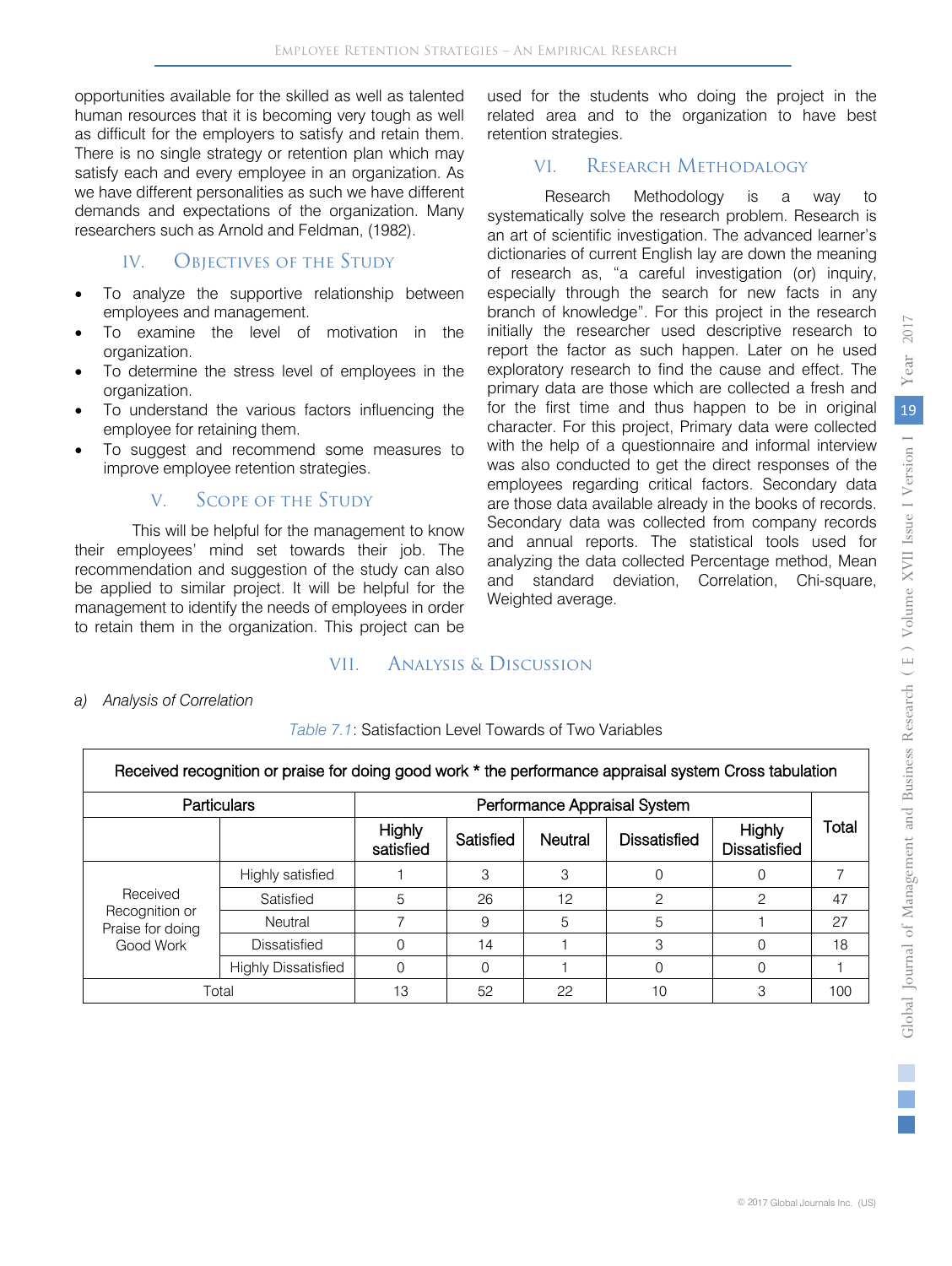|                                                             | <b>Particulars</b>  | Received recognition or<br>praise for doing good work | The performance<br>appraisal system |  |  |
|-------------------------------------------------------------|---------------------|-------------------------------------------------------|-------------------------------------|--|--|
|                                                             | Pearson Correlation |                                                       | .043                                |  |  |
| Received<br>recognition<br>Oľ<br>praise for doing good work | Sig. (2-tailed)     |                                                       | .673                                |  |  |
|                                                             | N                   | 100                                                   | 100                                 |  |  |
|                                                             | Pearson Correlation | .043                                                  |                                     |  |  |
| The performance appraisal<br>system                         | Sig. (2-tailed)     | .673                                                  |                                     |  |  |
|                                                             | N                   | 100                                                   | 100                                 |  |  |

*Table 7.2:* Analysis of Pearson Correlation

It is to analysis of correlation between received recognition or praise for doing good work and the performance appraisal system. From the Table 7.2, it is clear that the employee retention of the organization is highly correlated with a correlation coefficient of 0.673 and there is positively correlated. From the correlation analysis, it is inferred that the organization is actively using the employee retention strategy.

formulated hypotheses are tested by employing appropriate statistical tools.

*H0* There is no association between Age and Feel Comfortable with the workload of employees.

*H1* There is association between Age and Feel Comfortable with the workload of employees.

#### *b) Chi-Square Analysis*

Hypotheses were formulated keeping the content and coverage of the framed objectives. The

*Table 7.3:* Cross Tabulation between Feel Comfortable with the Workload and Age

| <b>Particulars</b>                           |                            |                | Total          |             |                |     |
|----------------------------------------------|----------------------------|----------------|----------------|-------------|----------------|-----|
|                                              |                            | Below 25 Years | 26-35 years    | 36-45 years | Above 45 years |     |
| Feel<br>Comfortable<br>with the work<br>load | Highly satisfied           |                | 4              |             |                | 6   |
|                                              | Satisfied                  |                | 18             | 14          | 10             | 49  |
|                                              | Neutral                    | 9              |                | 5           |                | 25  |
|                                              | <b>Dissatisfied</b>        | 2              | $\overline{4}$ | 4           | З              | 13  |
|                                              | <b>Highly Dissatisfied</b> | ◠              | $\mathcal{P}$  |             | っ              |     |
| Total                                        |                            | 21             | 35             | 25          | 19             | 100 |

*Table 7.4:* Tabulation of Pearson Chi-Square Tests

| Particulars                  | Value       | Df. | Asymp. Sig. (2-sided) |
|------------------------------|-------------|-----|-----------------------|
| Pearson Chi-Square           | $9.353^{a}$ | 12  | .673                  |
| Likelihood Ratio             | 9.855       | 12  | .629                  |
| Linear-by-Linear Association | .015        |     | .902                  |
| N of Valid Cases             | 100         |     |                       |

The level of significance is 0.673, since the calculated value is greater than the tabulated value, the Null Hypothesis (H0) is rejected and the Alternative Hypothesis (H1) is accepted. Hence, it has been inferred that there is an association between Age and Feel Comfortable with the workload of employees.

 $\mathbb{R}^3$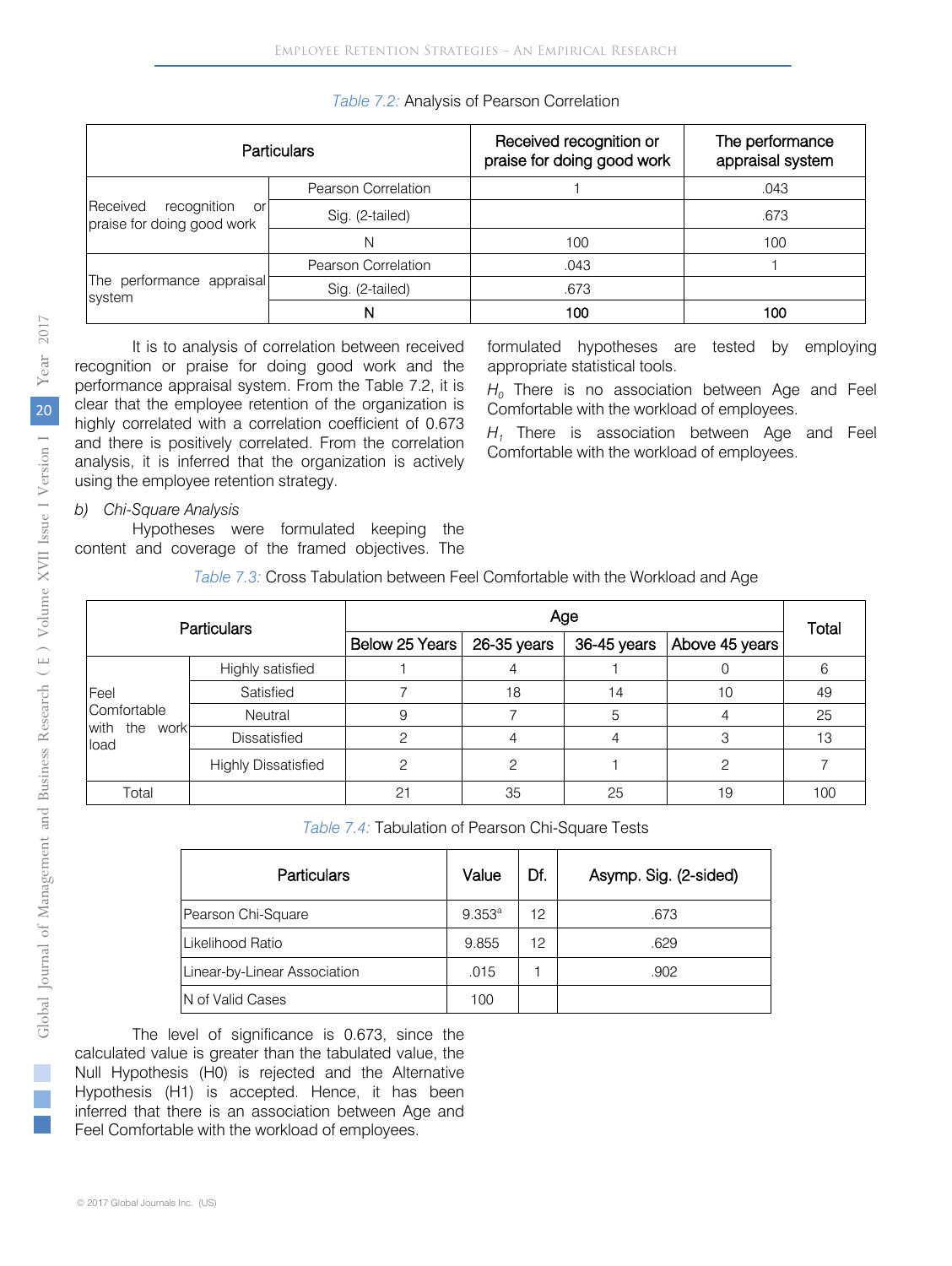#### *c) Analysis Weighted Average Method*

| <b>Motivational Factors</b> |               |               |                   |              |                 |                          |     |                      |                |              |                 |
|-----------------------------|---------------|---------------|-------------------|--------------|-----------------|--------------------------|-----|----------------------|----------------|--------------|-----------------|
| Rank                        |               |               | Nature of<br>work | Remuneration |                 | Flexible<br>working hour |     | Team<br>relationship |                | Job security |                 |
| x                           | w             | x1            | wx1               | x2           | wx <sub>2</sub> | x3                       | wx3 | x4                   | wx4            | x5           | wx <sub>5</sub> |
|                             | 5             | 42            | 210               | 17           | 85              | 49                       | 245 | 41                   | 205            | 30           | 150             |
| $\mathcal{P}$               | 4             | 11            | 44                | 2            | 8               | 21                       | 84  | 8                    | 32             | 13           | 52              |
| З                           | 3             | 5             | 15                |              | 3               | 5                        | 15  | 12                   | 336            | 48           | 144             |
| 4                           | $\mathcal{P}$ | $\mathcal{P}$ | 4                 | 53           | 106             | 4                        | 28  | 34                   | 68             | 4            | 8               |
| 5                           |               | 40            | 40                | 27           | 27              | 11                       | 11  | 5                    | 5              | 5            | 5               |
| TOTAL                       |               | 100           | 313               | 100          | 229             | 100                      | 383 | 100                  | 346            | 100          | 359             |
| <b>CW</b>                   |               |               | 3.13              | 2.29         |                 | 3.83                     |     | 3.46                 |                | 3.59         |                 |
| <b>RANK</b>                 |               | 4             | 5                 |              |                 |                          | 3   |                      | $\overline{c}$ |              |                 |

*Table 7.5:* Rank Orders of Different Variables by Respondents

From the above weighted average calculation, it has been inferred that most of the respondents are preferred Flexible working hours in the organization, then the second preferences is a high level of job security. The respondents are given a third rank for team relationship, and then the fourth rank is the nature of the work. And the last rank is held by remuneration. Where the employees are respondents' low level satisfaction by remuneration

#### VIII. Limitation of the Study

The study is limited to Pondicherry YACOO PHARMA by the findings of the study can't be generalized to other organization. The study was carried out in Pondicherry state thus its findings can't be generalized to other areas due to geographical variation. Some of the respondents are hesitating to give whole hearted opinion. Respondent's opinion may change from time to time and the response is respected to variation depending upon the situation and the attitude of the respondents at the time of the survey.

### IX. Suggestions and Recommendations

Based on the study the following suggestions are made the employees are not satisfied with recognition and performance appraisal provided by the organization. So, they should give some importance towards it. The organization must give proper remuneration to the employees in order to retain them for a long period of time. The employees are feeling over burden towards the workload. Thus, the organization should focus on their smooth workload to reduce the stress on the employees. The relationship between employees and management has to improve.

# X. Conclusion

Given the growing needs for organizations to retain its best employees in the face of competition, the findings of the study suggest that certain variables are crucial in influencing the employees' decision to either leave or remain in an organization. Such variables include training and Development, recognition/reward for good performance, a competitive salary package and job security. Nonetheless, the importance of other variables should not be Under- estimated when formulating a retention policy. It is only a comprehensive blend of intrinsic and extrinsic motivational variables that can enhance retention and reduce the high rate of employee turnover in our various organizations.

# References Références Referencias

- 1. Brunetto Y, Farr-Wharton R (2002). "Using social identity theory to explain the job satisfaction of public sector employees". International Journal of Public Sector Manage, 15 (7), pp. 534-551.
- 2. Daniel Eseme Gberevbie, (2010), "Organizational Retention Strategies and Employee Performance of Zenith Bank in Nigeria", African Journal of Economic and Management Studies, Vol. 1 Iss: 1.
- 3. Eisenberger R., Fasolo P., & Davis-LaMastro V. (1990). "Perceived organizational support and employee diligence, commitment, and innovation", Journal of Applied Psychology, Vol. 75, pp. 51-59.
- 4. Fox, Robert, J. (2012), "A Study of Employee Retention Issues in the Hospitality Industry", American Psychological Association, 6th edition, pp. 1-58.
- Hyman, J. and Summers, J. (2004), "Lacking balance? Work-life employment practices in the modern economy", Personnel Review, Vol. 33, pp. 418-429. 5.
- 6. Irshad, Muhammad (2011), "Human Resource Practices and Employee Retention", January 2011, PUB. January 2011, Vol. 4, Issue 1, pp. 8.
- 7. Jon C. (2012), "Prior Occupational Experience, Anticipatory Socialization, and Employee Retention", Journal of Management Inquiry, January 1, 2012, vol. 21.